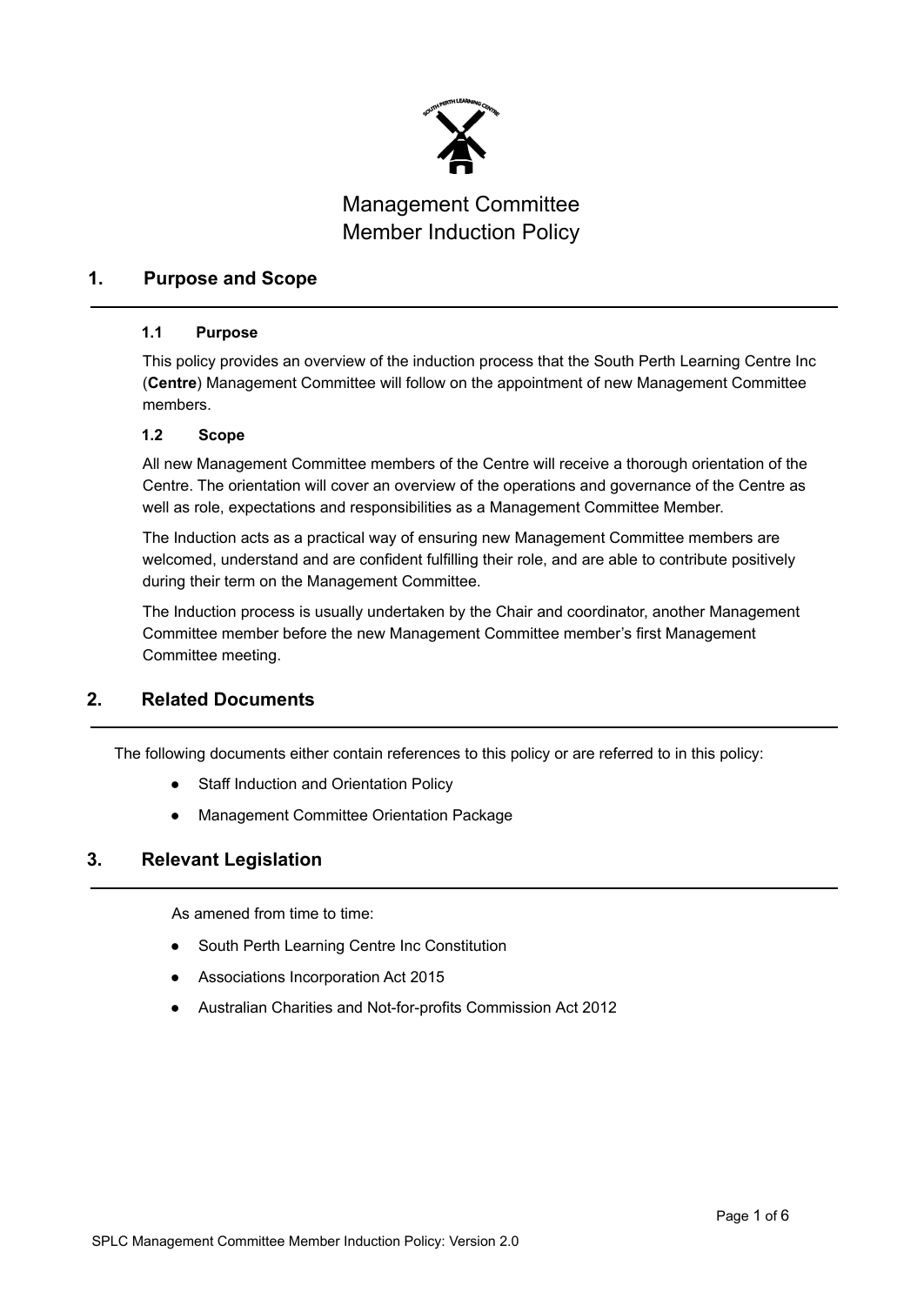

### **4. Definitions**

**Management** The group of people, called the Management Committee, who are **Committee** responsible for the management of the affairs and governance of the Centre.

**Management** means a member of the Management Committee. **Committee member**

### **5. Policy**

#### **5.1 Expectations of the Management Committee Members**

- All Management Committee members are expected to contribute to the functions of the Management Committee to the best of their ability.
- The Management Committee will conduct a full induction of all new Management Committee members, covering operations of the Management Committee and the centre. This includes the current priorities, issues, staff and financial position.

#### **5.2 Induction of New Committee Members**

- New Management Committee members will be provided with the information and training necessary to enable them to perform their role effectively.
- This includes:
	- o A Management Committee Orientation Package;
	- o A formal induction before, or as part of, their first meeting consisting of:
		- An overview of their responsibilities and duties;
		- An overview of current priorities, issues and the plan of the Management Committee; and
		- Access to policy documents for Management Committee members, including the Centre Constitution.
		- A tour of the Centre.
		- An opportunity to meet staff and volunteers of the Centre; and
		- An initial meeting with the Chair and/or another Management Committee member to ask questions about the Centre governance and operations.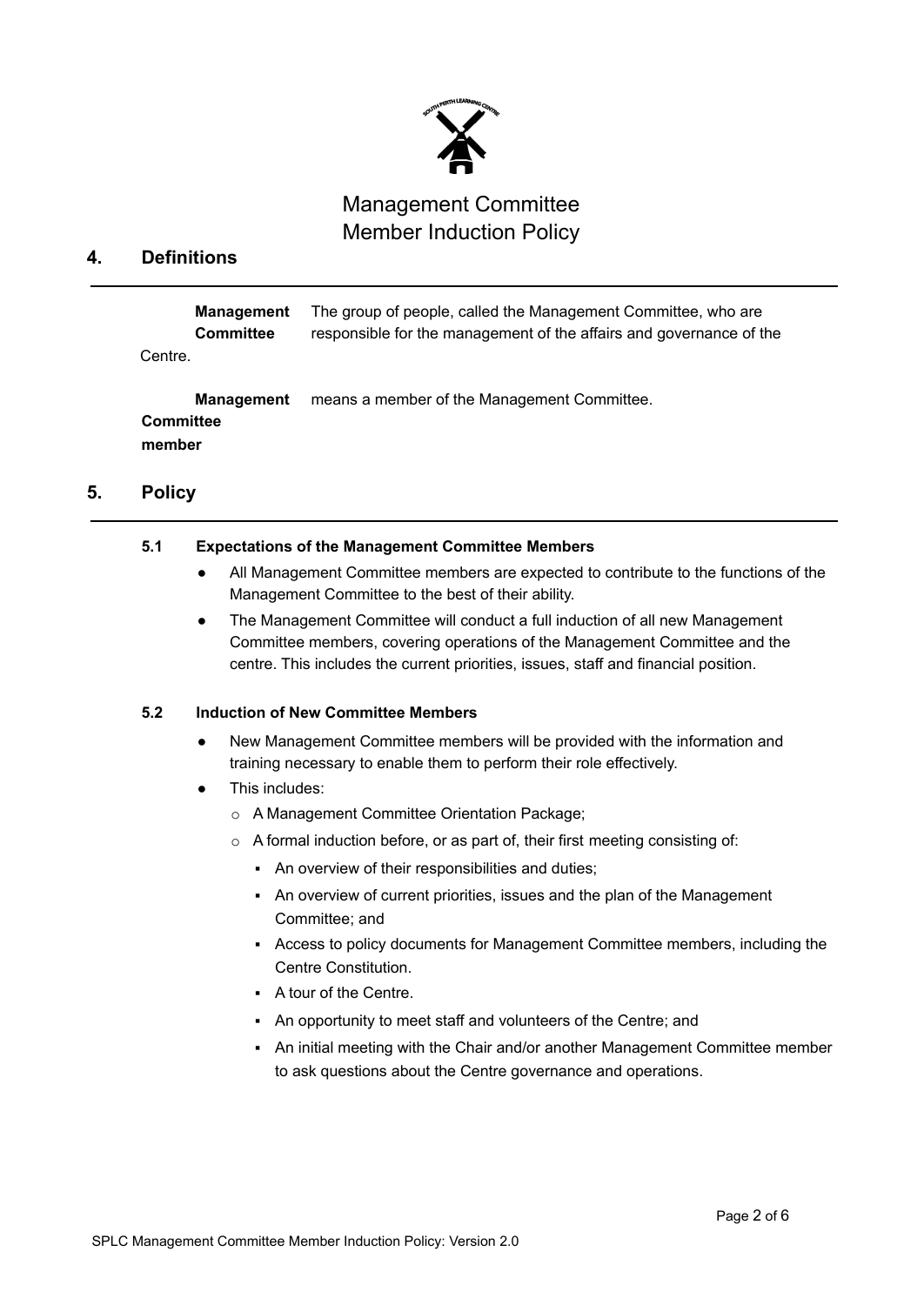

## **6. Procedures**

#### **6.1 Initial Contact**

- When the appointment of the new Management Committee member is confirmed, the Chair will prepare a written welcome the new Management Committee member.
- The coordinator / manager will organise a meeting between the new Management Committee member and the Chair.

Should the Chair be unavailable to meet another Management Committee member will meet the new Management Committee member

### **6.2 Management Committee Orientation Package**

- The coordinator / manager will send a copy of the Management Committee Orientation Package to the new Management Committee member before their meeting with the Chair.
- The Package is an introduction of the Centre Management Committee and acts as an ongoing reference for the new Management Committee member. The Package contains:
	- o the Centre Constitution;
	- o Position description of the Management Committee member's role;
	- $\circ$  Contact information of the Management Committee members and coordinator / manager;
	- o Calendar of Management Committee meetings;
	- o Eligibility requirements under the Associations Incorporation Act 2015, and a declaration to be signed that states that they meet these requirements and understand the penalties involved for providing false or misleading information;
	- o Minutes of the last three Management Committee meetings;
	- o A current year to date financial statement;
	- o Current Strategic and Business Plans;
	- o Service Agreements;
	- o The most recent Annual Report and Audited Financial Reports (if relevant);
	- o All Governance policies and procedures, including the Conflict of Interest Form,
	- o Code of Conduct and Code of Confidentiality Agreement to be completed;
	- $\circ$  An overview of the centre's other policies and procedures, with instructions on how to access these documents;
	- o Current program of the centre, including calendar of upcoming events; and
	- $\circ$  Links to the centre website, social media sites, and the most recent newsletters and member updates.
- Where possible, all or part of the Orientation Package will be supplied electronically.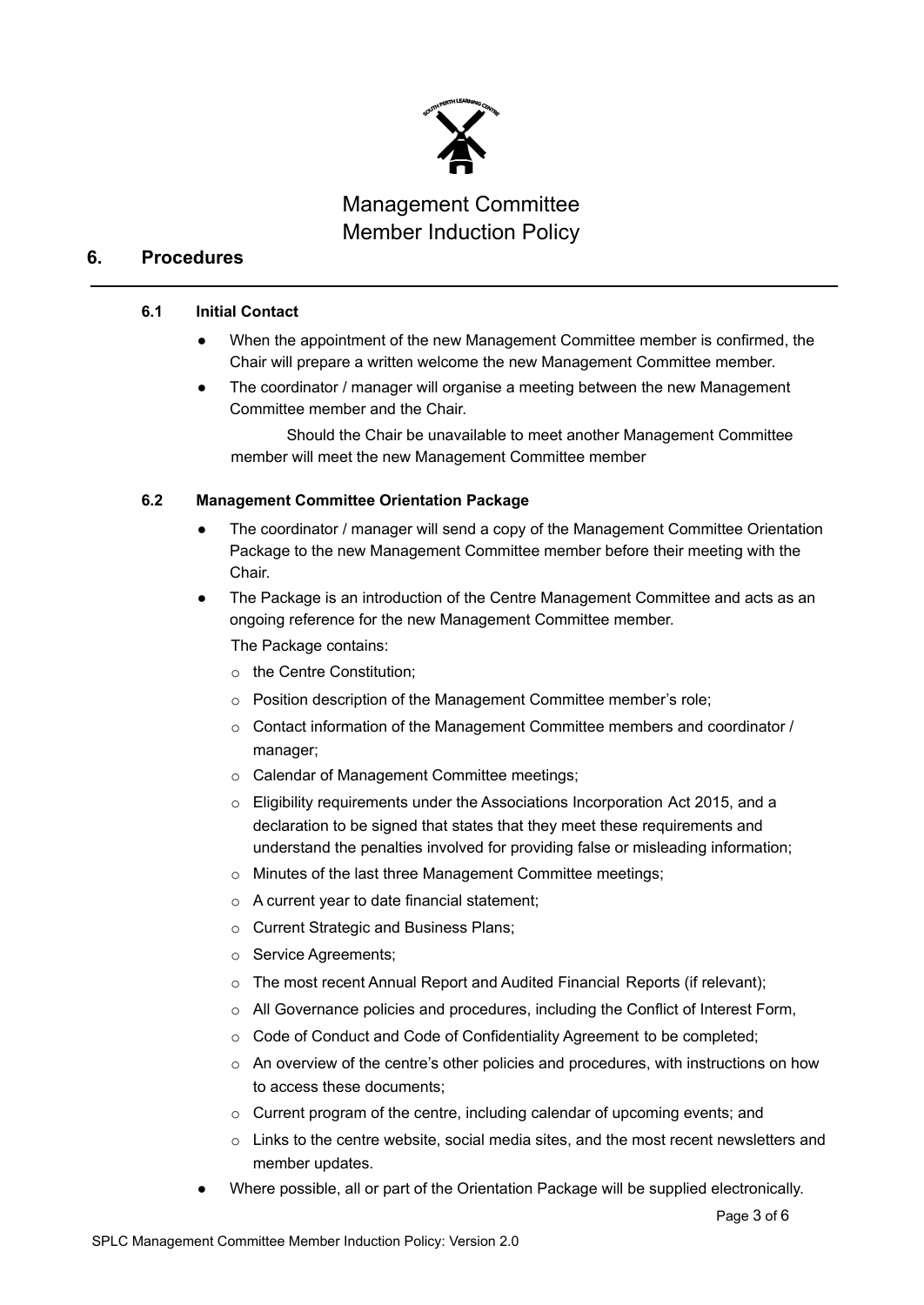

The coordinator / manager will maintain the Orientation Package on behalf of the Management Committee.

### **6.3 Meeting with the New Committee Member**

- At the meeting with the new Management Committee member, the Chair and/or Management Committee member should allow sufficient time for the induction process.
- The Chair and/or Management Committee member should:
	- $\circ$  Discuss the roles and responsibilities of the Management Committee in general, and the expectations of the individual position including the Code of Conduct.
	- o Provide an overview of the current priorities, issues and the plan of the Management Committee.
	- $\circ$  Receive signed copies of required documents such as the declaration from the new Management Committee member that states they are eligible to be a Management Committee member.
	- $\circ$  Provide details about the next Management Committee meeting, including time, date and location.
	- o Address any questions that the new Management Committee member may have about the position.
- After the meeting, the Chair ask the coordinator / manager to make a record of the induction and store the signed documents.
- Should the new Management Committee member refuse to sign the documents and/or does not meet the eligibility requirements, they will not be appointed to the Management **Committee.**

#### **6.4 Introduction of the New Committee Member**

- The Chair will introduce the new Management Committee member at their first Management Committee meeting.
- The new Management Committee member will be asked to introduce themselves and outline their experience in relation to their role on the Management Committee.
- The Chair may nominate a Management Committee member to act as a mentor to the new Management Committee member.
- The Chair may invite any retired Management Committee member/s to the meeting to transfer relevant skills and information.
- Within the first three months of their appointment, the new Management Committee member will be introduced to and have the opportunity to speak with the staff at the Centre.
- Within the first three months of their appointment, the new Management Committee member will have the opportunity to tour the Centre and speak with user groups.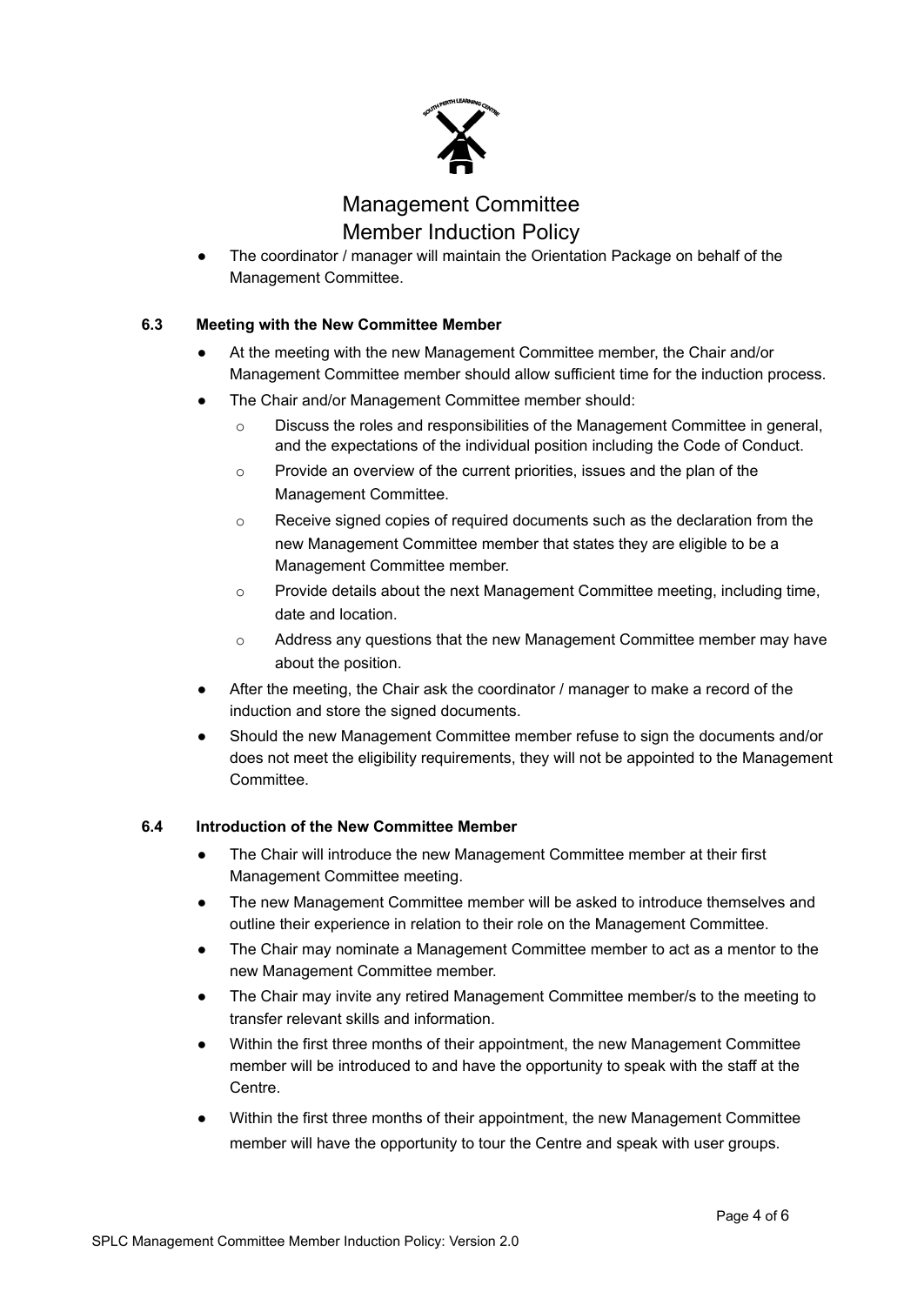

## **6.5 Recording and Reviewing the Induction Process**

- The coordinator / manager will maintain a record of the Management Committee members who have undertaken induction, including the date of induction and the information provided.
- The Management Committee will review and update the induction process and the Orientation Package each year and otherwise, at times of significant and/or unanticipated change.
- The coordinator / manager will initiate the process for the annual review of the induction process by including it on the agenda of the meeting of the Management Committee.

### **6.6 Responsibilities**

The Chair is responsible for conducting the induction process for the new Management Committee member. The Chair can delegate or share this responsibility with another Management Committee member.

The coordinator / manager will provide assistance to the Chair and the Management Committee to ensure the induction process is completed effectively.

## **7. Document History**

| Document name:           |                     |                    |                               |  |  |
|--------------------------|---------------------|--------------------|-------------------------------|--|--|
| <b>Version</b><br>number | <b>Version date</b> | <b>Approved by</b> | <b>Description of changes</b> |  |  |

| 1.0 | Date         | Management<br>Committee | Adopted                            |
|-----|--------------|-------------------------|------------------------------------|
| 2.0 | 22 June 2021 | Management<br>Committee | Revised for relevancy and clarity. |

### **8. Approval**

| <b>Name</b>     | <b>Clementine Kohler</b>          |
|-----------------|-----------------------------------|
| <b>Position</b> | Management Committee, Chairperson |
| <b>Date</b>     | 22 June 2021                      |